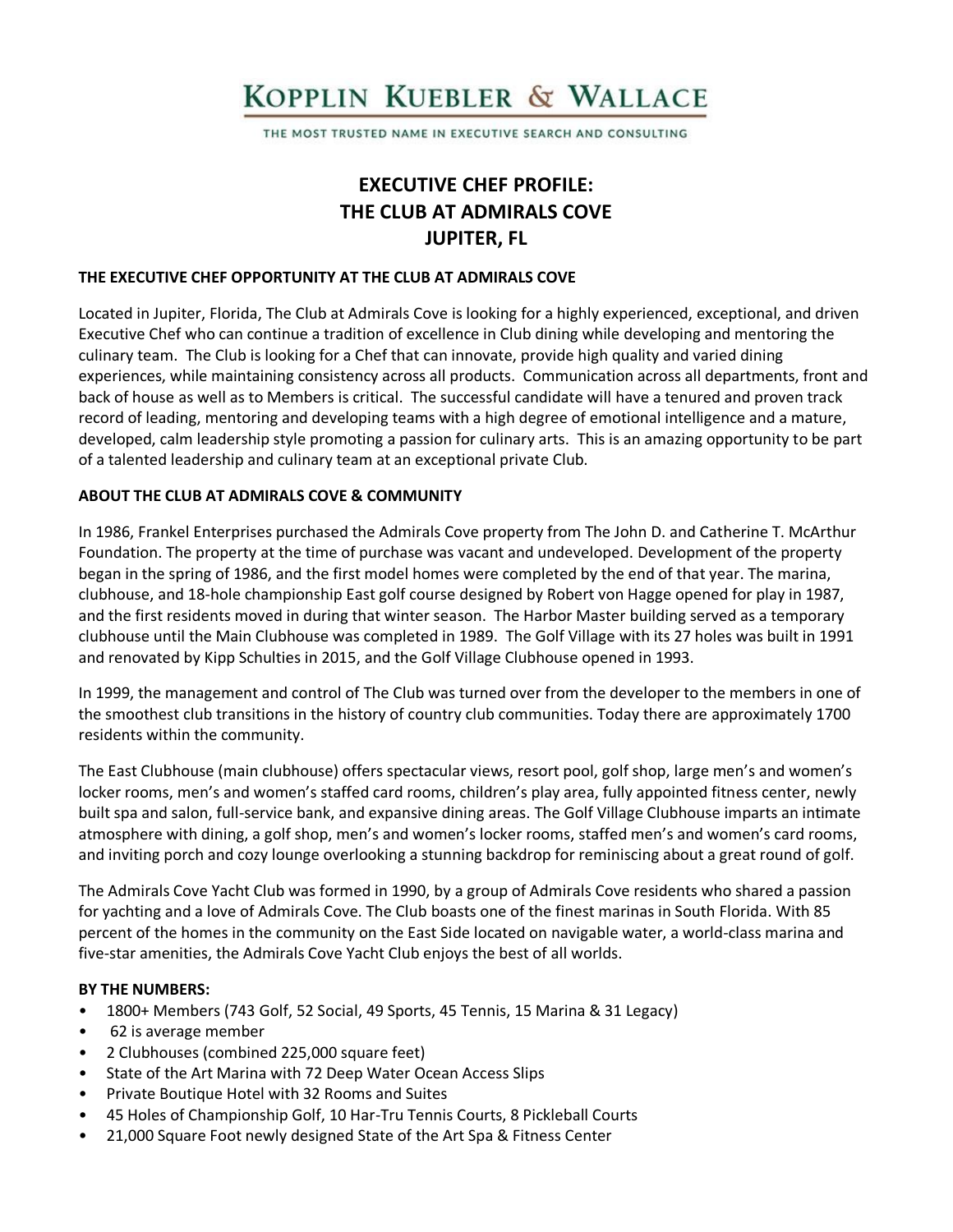- \$ 5.8 Million annual food revenue
- \$ 1.5 Million beverage revenue
- \$1.2 Million Catering and Club Events revenue
- 83.5% a la carte and 16.5% events & catering
- 65% Food cost
- 275,000 Covers per year
- 96 kitchen employees for 5 kitchens(fluctuates between summer and winter seasons)
- 4 Distinct Restaurants
	- o Marina Café (Pub-Style Venue with 200 seats)
	- o Latitude (Modern Steakhouse with 250 seats)
	- o Next (MediterrAsian Tapas Style Venue with 100 seats)
	- o 27 West (Contemporary Global Dining Venue with 150 seats)
- Additional Outlets
	- o Provisions Gourmet Market
	- o Hooked on Scoops Ice Cream Shop
	- o Edge Bar and Lounge
	- o Fore East and Fore West (2 Halfway Houses)
	- o Chef's Table
	- o 6,200 sq ft of Banquet Space (Meridian Ballroom 350 people)
- 501(c) (7) Tax Status
- The Club uses NorthStar point of sale

#### **FOOD & BEVERAGE OPERATIONS**

#### **The next Executive Chef will need experience in overseeing multiple dining venue including:**

- **The Marina Café**  open 7 days per week for breakfast lunch and dinner
- **27 West**  open 2 days for lunch and 5 days for dinner
- **Latitude & Edge Dining Lounge**  open 6 days for lunch, 5 for dinner plus Sunday brunch
- **Hooked on Scoops**  open 7 days per week
- **Next Tapas & Cocktails**  opening schedules vary
- **Two Halfway Houses and Two Card Rooms**

The Club also hosts regular special events across indoor and outdoor locations and has a busy banquet and catering program

#### **THE CLUB AT ADMIRALS COVE COUNTRY CLUB WEBSITE: [www.a](http://www.rpycc.og/)dmiralscove.net**

#### **ORGANIZATIONAL STRUCTURE**

The Executive Chef will report to the General Manager and be an integral part of the senior leadership team. The Exec Sous Chef, Sous Chef, and Pastry Chef will report to the Executive Chef. The kitchen staff totals approximately 96 team members including cooks, and stewarding. The Executive Chef will attend House Committee meetings and work closely in conjunction with the F&B Leadership team.

#### **EXECUTIVE CHEF POSITION OVERVIEW**

The Executive Chef at The Club at Admirals Cove is responsible for the overall leadership, mentoring and development of the culinary team, and all food production, including that sold in the restaurants, banquets, and other outlets. He or she develops menus, food purchase specifications and recipes, and develops and monitors food and labor budgets for the department. The Executive Chef maintains the highest professionalism in the leadership of their team, the quality consistency and variety of their food offerings and exceptional standards of sanitation and cleanliness.

#### **EXECUTIVE CHEF JOB DESCRIPTION**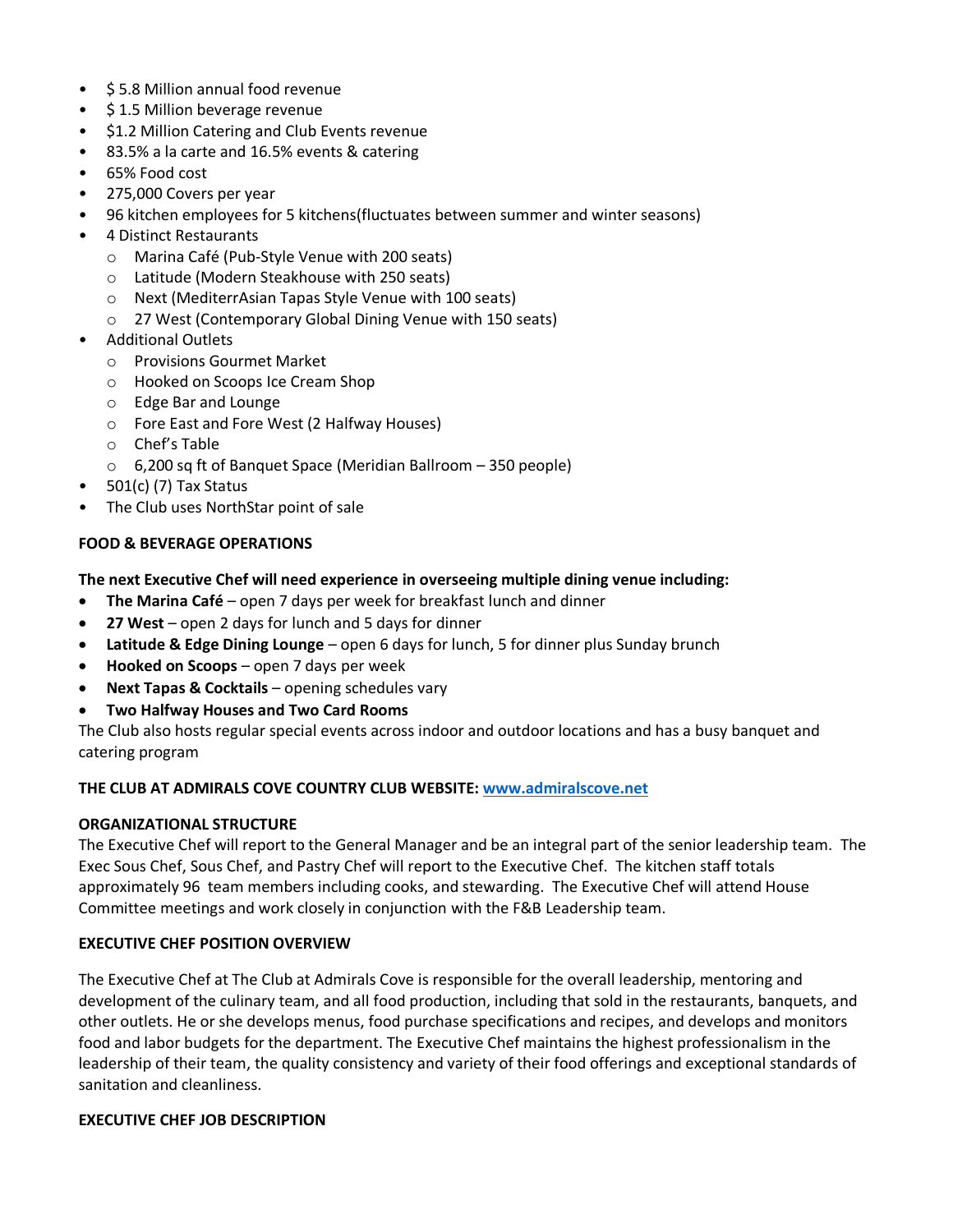#### **Leadership**

- Take full ownership of the culinary team. Engage with, observe, learn, and listen to the Members and staff. Earn Member trust by instilling confidence through continued enhanced operations, interaction, and visibility.
- Create a fun collaborative work environment while being willing to be "hands on" when necessary but understanding when to step back and lead the team.
- Involve associates in the decision-making process of how 'work gets done' and create a work environment of mutual respect in which people want to come to and participate every day.
- Have a passion and aptitude for teaching and training all food service personnel, working, as necessary, with the staff directly responsible for operations, setting clear direction and holding the team accountable.
- Be a focused and consistent evaluator of personnel, ensuring that standards of conduct and delivery are met; this includes oversight of high standards of appearance, hospitality, service, and cleanliness of the kitchen facilities.
- Be an active and dynamic recruiter of team members and someone who inherently enjoys developing and building his/her team and leading them to significant, positive membership satisfaction outcomes.
- Establish and consistently enhance operating standards for personnel in areas of responsibility and consistently evaluate knowledge, understanding, and execution to these high standards.
- Work closely with the front of house food and beverage managers to assure a cohesive experience that consistently exceeds the expectations of Members and guests.
- Hold daily/weekly staff briefings and line-ups with direct reports to keep them informed of necessary and relevant activities and expectations at the Club. Assist in planning and be responsible for ensuring special Club events are well-conceived and executed.

# **Operations**

- Develop and maintain standard recipes and techniques for food preparation and presentation that help to assure consistent, high quality and minimize food costs; exercise portion control for all items served and assist in establishing menu selling prices.
- Evaluate food products to assure that the highest quality standards are consistently attained.
- Ensure that high standards of sanitation, cleanliness and safety are always maintained throughout all kitchen areas. Establish controls to minimize food and supply waste and theft.
- Safeguard all food-preparation employees by implementing training to increase their knowledge about safety, sanitation, and accident-prevention principles.
- Maintain safety training programs; manages OSHA-related aspects of kitchen safety and maintain MSDS's in easily accessible location.

# **Membership**

- Have a heart of hospitality, embrace, appreciate, promote, and elevate the warmth and culture of The Club at Admirals Cove.
- Be visible and engaged with Membership throughout the F&B outlets and during events at the Club.
- Welcome, encourage and engage in regular feedback from Members.
- Be responsive to Members' requests for menu selections, event planning, etc., and strive to find creative ways to accommodate reasonable requests.
- Drive consistent innovation, elevate, and build exciting food programs for Members to enjoy.
- Create a menu that the Membership has a hard time choosing from with regular innovative features and specials.

#### **Financial**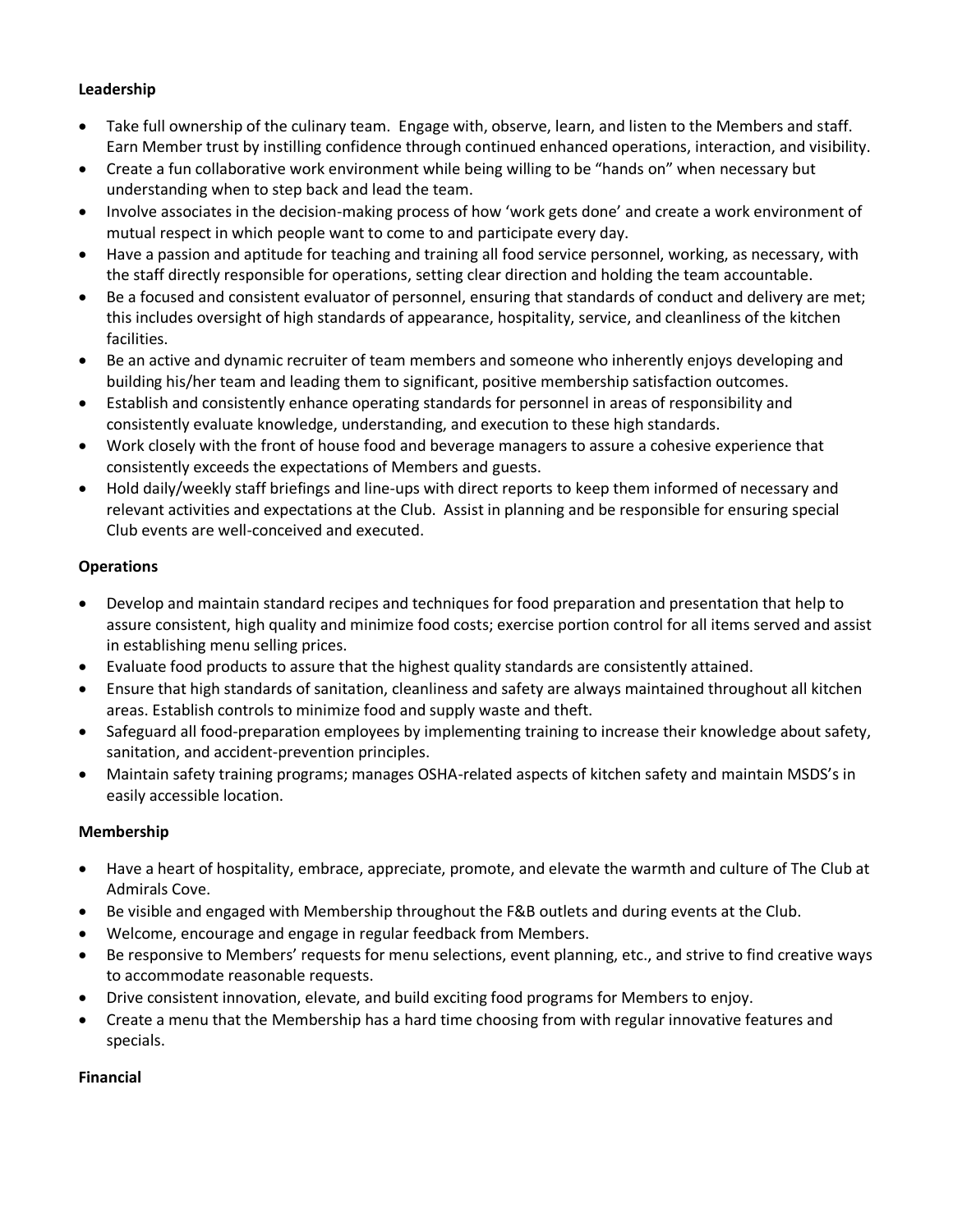- Clearly understand the metrics for successful attainment of financial goals and objectives in F&B operations, and consistently review these expectations with his or her direct reports to ensure understanding and 'buy-in' from those contributing to their attainment.
- Consistently monitor payroll and labor resource allocations to ensure they are in line with financial forecasting and goals. Produce variance reports for monthly financial statements.
- Ensure effective and efficient staffing and scheduling for all facilities and functions while balancing financial objectives with Member satisfaction goals.
- Embrace the use of systems (including regular inventory processes) and technology to assist in the management of the kitchen and the financial performance of the operation.
- Prepare necessary data for applicable parts of the budget; project annual food, labor and other costs and monitor actual financial results; take corrective action as necessary to help assure that financial goals are met.
- Review and approve product purchase specifications and maintain excellent vendor relationships.

# **INITIAL PRIORITIES**

- Build relationships with the team. Listen, observe, and seek to understand. This includes building a strong foundation of relationships with Front of House leaders and all members of their team.
- Live and breathe the Golden Rule, listen, show humility and promote a positive, fair, fun and professional work environment that works towards excellence daily.
- Listen to Member feedback and make appropriate adjustments and adaptations based on sound data and careful thought.
- Evaluate current operations and set appropriate and necessary standards of operation, processes, execution, and delivery within the culinary operation, taking ownership for the entire experience from production to final delivery of the product, while working closely and positively with the front-of-house team.
- Evaluate and continue to develop, train, and mentor the culinary team while promoting fairness and consistency within.
- Be visible, engage with Membership and become familiar with dining requirements and preferences.

# **CANDIDATE QUALIFICATIONS**

The successful candidate:

- Has a degree in Culinary Arts and/or other Hospitality Management focus.
- Has ten years food production and management experience.
- Has experience in large and complex multi outlet organizations within the luxury hospitality and club industry.
- Has achieved or is working towards Certified Executive Chef (CEC) certification through the American Culinary Federation (ACF) or Pro Chef II certification through the Culinary Institute of America.
- Has exceptional cooking skills.
- Has a proven track record of maintaining food quality and sanitation standards.
- Is a team player, within the kitchen, with the FOH team and with all Club and team members.
- Is experienced with technology including Birchstreet, Jonas, and Microsoft Excel, Word, Outlook, etc.

# **CLUB COVID REQUIREMENTS**

This club does not require staff to be fully vaccinated as a provision of employment.

# **SALARY & BENEFITS**

Salary is open and commensurate with qualifications and experience. The Club offers an excellent bonus and benefit package including professional development.

# **INSTRUCTIONS ON HOW TO APPLY**